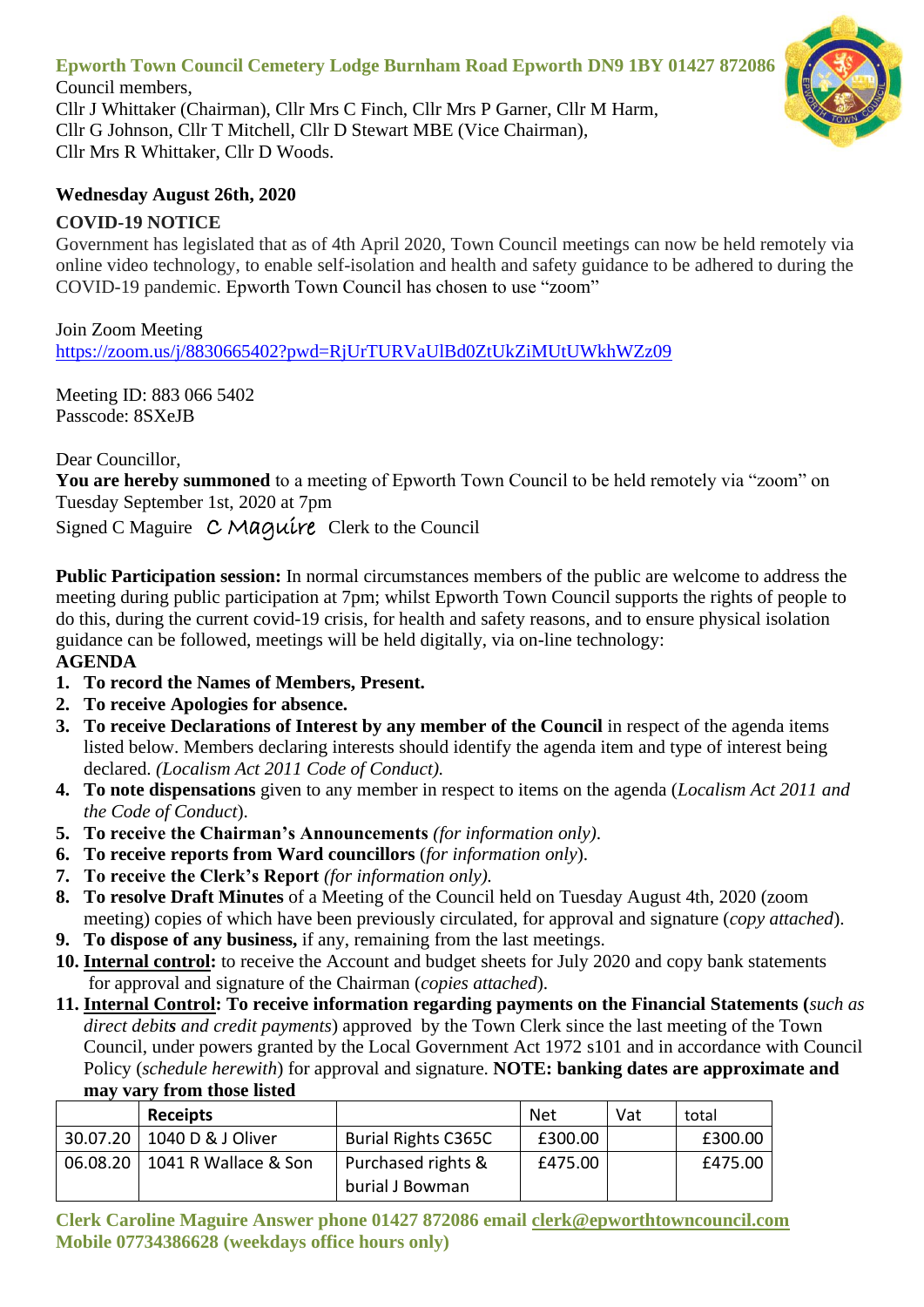| 11.08.20 | NC & CG Foster         | 56 Hanging baskets           | £56.00     |        | £56.00  |
|----------|------------------------|------------------------------|------------|--------|---------|
|          |                        |                              |            |        | £0.00   |
| 20.08.20 | <b>HMRC</b>            | VAT claim submitted          | £449.71    |        | £449.71 |
|          |                        | <b>Total income</b>          |            |        | £831.00 |
|          | <b>Cheques paid</b>    |                              | <b>Net</b> | Vat    | Total   |
| 10.08.20 | 104542                 | <b>VANL</b> subscription     | £20.00     |        | £20.00  |
|          |                        |                              |            |        | £0.00   |
|          |                        | <b>Total cheques</b>         |            |        | £20.00  |
|          | <b>Authorised Card</b> |                              |            |        |         |
|          | <b>Payments</b>        |                              |            |        |         |
|          |                        |                              |            |        | £0.00   |
|          |                        | <b>Total payments</b>        |            |        | £0.00   |
|          | Misc. Items/DD's       |                              |            |        |         |
| 01.09.20 | <b>NLC</b>             | Cemetery rates               | £62.00     |        | £62.00  |
| 01.09.20 | <b>NLC</b>             | Trade waste                  | £26.60     |        | £26.60  |
| 02.09.20 | <b>BT</b>              | Tel/internet includes        |            |        |         |
|          |                        | termination                  |            |        |         |
|          |                        | payments                     | £166.23    | £6.79  | £173.02 |
| 26.08.20 | Everflow               | Cemetery water               | £17.95     |        | £17.95  |
| 07.08.20 | Vodaphone              | DD set up                    |            |        | £0.00   |
| 22.08.20 | <b>HSBC</b>            | <b>Bank charges</b>          | £20.60     |        | £20.60  |
| 27.08.20 | Plusnet                | Phone & broadband            | £31.00     | £8.72  | £39.72  |
| 01.08.20 |                        | <b>Electricity Market</b>    |            |        |         |
|          | <b>Scottish Power</b>  | Place                        | £10.00     |        | £10.00  |
| 20.08.20 | <b>EDF</b>             | Electricity                  | £6.00      |        | £6.00   |
| 20.08.20 | <b>EDF</b>             | Electricity                  | £21.00     |        | £21.00  |
| 20.08.20 | <b>EDF</b>             | Electricity                  | £15.00     |        | £15.00  |
| 01.09.20 |                        | <b>Electricity Chapel of</b> |            |        |         |
|          | <b>Scottish Power</b>  | Rest                         | £11.00     |        | £11.00  |
| 24.08.20 | <b>MKS Groundcare</b>  | <b>Grass cutting</b>         | £432.00    | £86.40 | £518.40 |
|          |                        | <b>Total DD's</b>            |            |        | £921.29 |

**12. Internal control: To resolve September cheques for payment** as presented on the following schedule *(Local Government Act 1972 as amended)* for approval and signature.

|        |                          |                          | <b>Net</b> | <b>VAT</b> | Total     |
|--------|--------------------------|--------------------------|------------|------------|-----------|
| 104543 | A Fotherby               | Petrol for mowers        | £20.01     | £4.00      | £24.01    |
| 104544 | <b>Graphics Four Ltd</b> | C <sub>19</sub> signage  | £75.00     | £15.00     | £90.00    |
| 104545 | Axholme                  | Epworth in Bloom work    | £640.00    | £128.00    | £768.00   |
|        | Landscapes               | plus 6 tree posts        |            |            |           |
| 104546 | <b>United Carlton</b>    | Photocopies              | £33.36     | £6.67      | £40.03    |
| 104547 | PKF Littlejohn           | <b>External Audit</b>    | £300.00    | £60.00     | £360.00   |
| 104548 | MWQA Ltd                 | Fire risk assessment     | £250.00    |            | £250.00   |
|        |                          | <b>Total cheques for</b> |            |            |           |
|        |                          | payment                  |            |            | £1,532.04 |

**13. Internal Control Conclusion of Audit**: to receive and resolve Section 3 External Auditor Report & Certificate 2019/20 (page 6 of the Annual Governance & Accountability Return) and a copy of the Notice of Conclusion of Audit to resolve a response and length of time to publish the notice (*copies attached*).